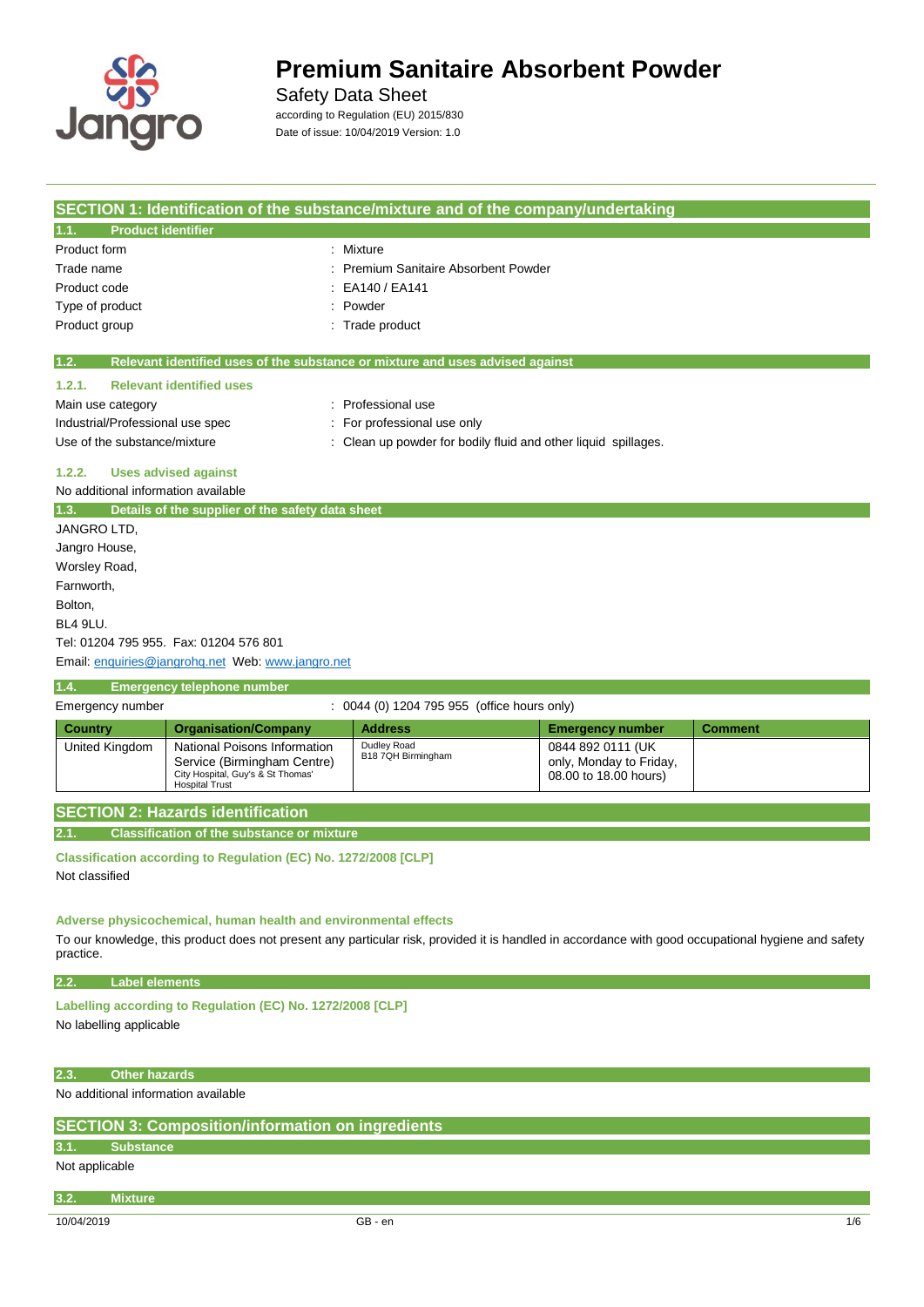Safety Data Sheet

according to Regulation (EU) 2015/830

This mixture does not contain any substances to be mentioned according to the criteria of section 3.2 of REACH annex II

| <b>SECTION 4: First aid measures</b>                                                                                                                                             |                                                                                                                                                                                                                                                                                                                                                                      |
|----------------------------------------------------------------------------------------------------------------------------------------------------------------------------------|----------------------------------------------------------------------------------------------------------------------------------------------------------------------------------------------------------------------------------------------------------------------------------------------------------------------------------------------------------------------|
| <b>Description of first aid measures</b><br> 4.1.                                                                                                                                |                                                                                                                                                                                                                                                                                                                                                                      |
| First aid measures general<br>First-aid measures after inhalation<br>First-aid measures after skin contact<br>First-aid measures after eye contact<br>First aid advice Ingestion | If you feel unwell, seek medical advice (show the label where possible)<br>Remove person to fresh air and keep comfortable for breathing.<br>Wash skin with plenty of water.<br>Rinse eyes with water as a precaution.<br>Do not give anything by mouth to an unconscious person. Wash mouth out with water, then<br>drink pleanty of water. Do NOT induce vomiting. |
| Most important symptoms and effects, both acute and delayed<br>4.2.                                                                                                              |                                                                                                                                                                                                                                                                                                                                                                      |
| Symptoms/injuries<br>Symptoms/injuries after inhalation<br>Symptoms/injuries after eye contact                                                                                   | : Not expected to present a significant hazard under anticipated conditions of normal use.<br>None under normal use.<br>: mild eye irritation.                                                                                                                                                                                                                       |
| 4.3.<br>Treat symptomatically.                                                                                                                                                   | Indication of any immediate medical attention and special treatment needed                                                                                                                                                                                                                                                                                           |
| <b>SECTION 5: Firefighting measures</b>                                                                                                                                          |                                                                                                                                                                                                                                                                                                                                                                      |
| <b>Extinguishing media</b><br>5.1.                                                                                                                                               |                                                                                                                                                                                                                                                                                                                                                                      |
| Suitable extinguishing media                                                                                                                                                     | : Use extinguishing agent suitable for surrounding fire.                                                                                                                                                                                                                                                                                                             |
| Special hazards arising from the substance or mixture<br>5.2.<br>Hazardous decomposition products in case of<br>fire                                                             | Toxic fumes may be released.                                                                                                                                                                                                                                                                                                                                         |
| 5.3.<br><b>Advice for firefighters</b><br>Protection during firefighting                                                                                                         | Do not attempt to take action without suitable protective equipment. Self-contained breathing<br>apparatus. Complete protective clothing.                                                                                                                                                                                                                            |
| <b>SECTION 6: Accidental release measures</b>                                                                                                                                    |                                                                                                                                                                                                                                                                                                                                                                      |
| Personal precautions, protective equipment and emergency procedures<br>6.1.                                                                                                      |                                                                                                                                                                                                                                                                                                                                                                      |
| 6.1.1.<br>For non-emergency personnel<br><b>Emergency procedures</b>                                                                                                             | : Ventilate spillage area.                                                                                                                                                                                                                                                                                                                                           |
| 6.1.2.<br>For emergency responders<br>Protective equipment                                                                                                                       | Do not attempt to take action without suitable protective equipment. For further information<br>refer to section 8: "Exposure controls/personal protection".                                                                                                                                                                                                         |
| <b>Environmental precautions</b><br>6.2.<br>Avoid release to the environment.                                                                                                    |                                                                                                                                                                                                                                                                                                                                                                      |
| Methods and material for containment and cleaning up<br>6.3.                                                                                                                     |                                                                                                                                                                                                                                                                                                                                                                      |
| Methods for cleaning up<br>Other information                                                                                                                                     | : Recover mechanically the product.<br>: Dispose of materials or solid residues at an authorized site.                                                                                                                                                                                                                                                               |
| <b>Reference to other sections</b><br>6.4.<br>For further information refer to section 13.                                                                                       |                                                                                                                                                                                                                                                                                                                                                                      |
| <b>SECTION 7: Handling and storage</b>                                                                                                                                           |                                                                                                                                                                                                                                                                                                                                                                      |
| <b>Precautions for safe handling</b>                                                                                                                                             |                                                                                                                                                                                                                                                                                                                                                                      |
| Precautions for safe handling<br>Hygiene measures                                                                                                                                | Ensure good ventilation of the work station. Wear personal protective equipment.<br>Do not eat, drink or smoke when using this product. Always wash hands after handling the<br>product.                                                                                                                                                                             |
| Conditions for safe storage, including any incompatibilities<br>7.2.                                                                                                             |                                                                                                                                                                                                                                                                                                                                                                      |
| Storage conditions                                                                                                                                                               | : Store in a well-ventilated place. Keep cool.                                                                                                                                                                                                                                                                                                                       |
| <b>Specific end use(s)</b><br>7.3.<br>No additional information available                                                                                                        |                                                                                                                                                                                                                                                                                                                                                                      |
|                                                                                                                                                                                  |                                                                                                                                                                                                                                                                                                                                                                      |
| <b>SECTION 8: Exposure controls/personal protection</b><br><b>Control parameters</b><br>8.1.<br>No additional information available                                              |                                                                                                                                                                                                                                                                                                                                                                      |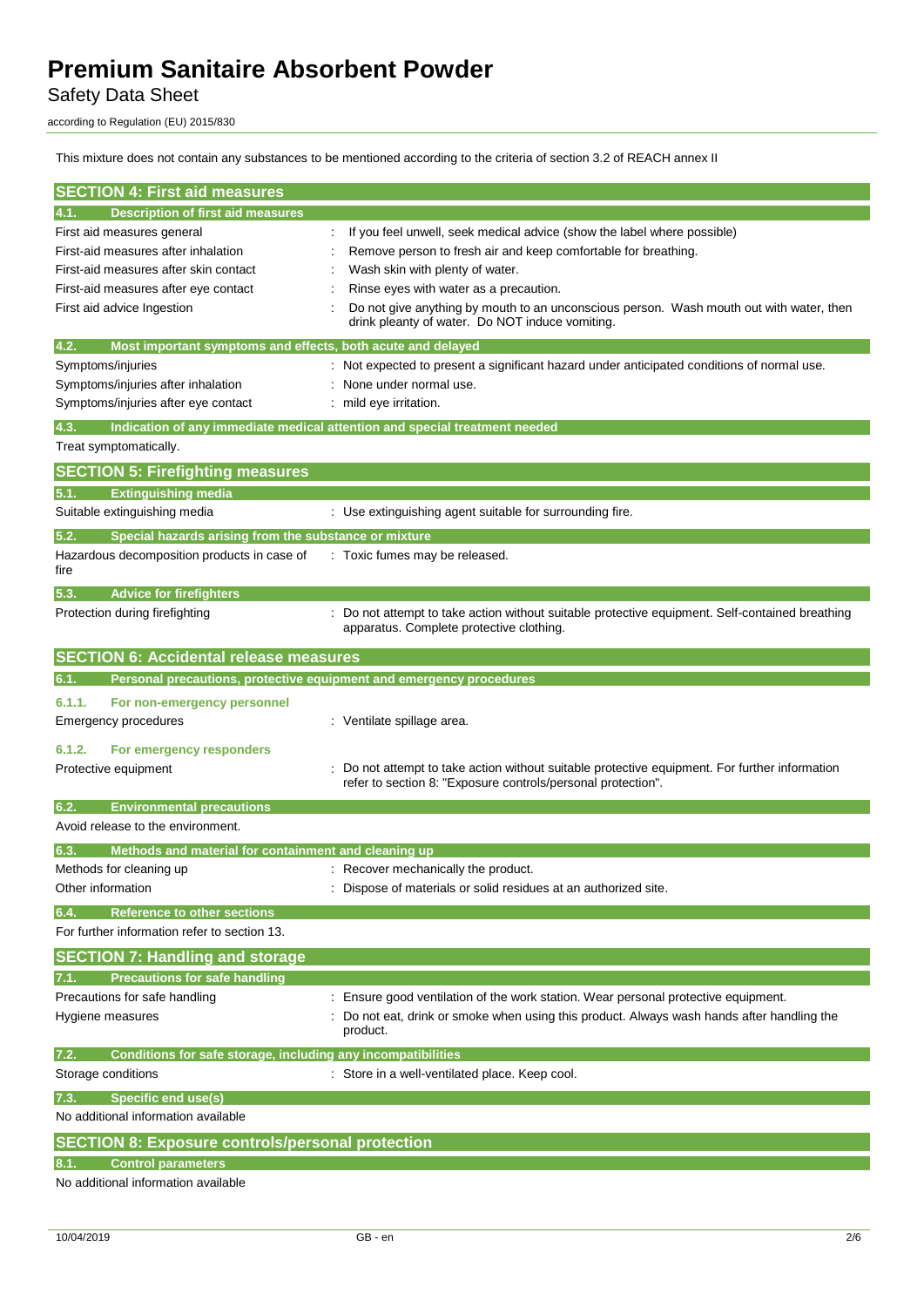Safety Data Sheet

according to Regulation (EU) 2015/830

### **8.2. Exposure controls**

### **Appropriate engineering controls:**

Ensure good ventilation of the work station.

#### **Hand protection:**

Protective gloves

### **Eye protection:**

Safety glasses

#### **Skin and body protection:**

Wear suitable protective clothing

#### **Respiratory protection:**

In case of insufficient ventilation, wear suitable respiratory equipment

#### **Environmental exposure controls:**

Avoid release to the environment.

| <b>SECTION 9: Physical and chemical properties</b> |  |  |
|----------------------------------------------------|--|--|
|                                                    |  |  |

| Information on basic physical and chemical properties<br>9.1. |                   |
|---------------------------------------------------------------|-------------------|
| Physical state                                                | : Solid           |
| Appearance                                                    | Powder.           |
| Colour                                                        | : white.          |
| Odour                                                         | : Floral.         |
| Odour threshold                                               | No data available |
| pH                                                            | No data available |
| Relative evaporation rate (butyl acetate=1)                   | No data available |
| Melting point                                                 | No data available |
| Freezing point                                                | Not applicable    |
| Boiling point                                                 | No data available |
| Flash point                                                   | Not applicable    |
| Auto-ignition temperature                                     | Not applicable    |
| Decomposition temperature                                     | No data available |
| Flammability (solid, gas)                                     | Non flammable     |
| Vapour pressure                                               | No data available |
| Relative vapour density at 20 °C                              | No data available |
| Relative density                                              | Not applicable    |
| Solubility                                                    | No data available |
| Log Pow                                                       | No data available |
| Viscosity, kinematic                                          | Not applicable    |
| Viscosity, dynamic                                            | No data available |
| <b>Explosive properties</b>                                   | No data available |
| Oxidising properties                                          | No data available |
| <b>Explosive limits</b>                                       | Not applicable    |
|                                                               |                   |

#### **9.2. Other information**

No additional information available

#### **10.1. Reactivity**

The product is non-reactive under normal conditions of use, storage and transport.

#### **10.2. Chemical stability**

Stable under normal conditions.

## **10.3. Possibility of hazardous reactions**

No dangerous reactions known under normal conditions of use.

#### **10.4. Conditions to avoid**

None under recommended storage and handling conditions (see section 7).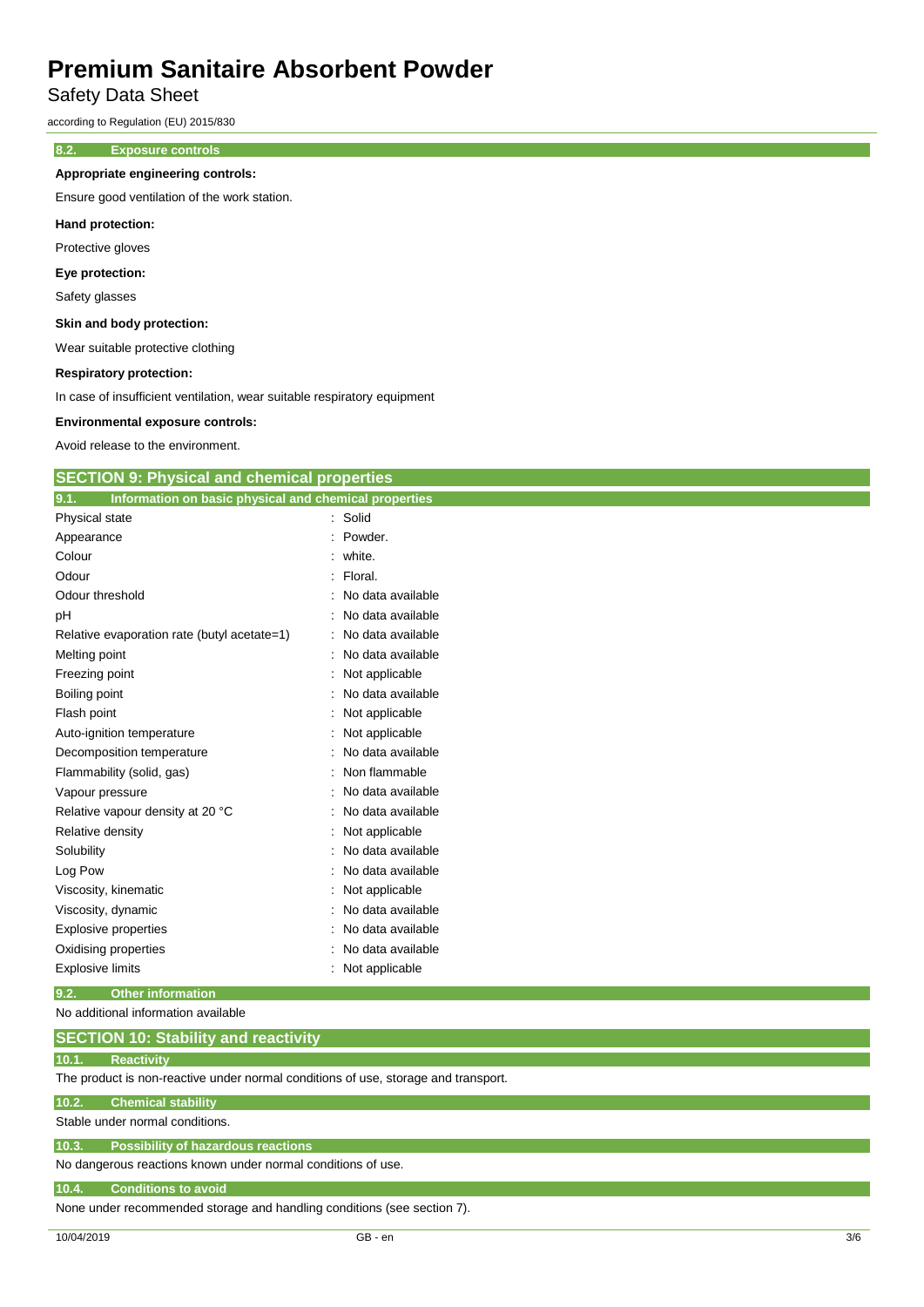Safety Data Sheet

according to Regulation (EU) 2015/830

### **10.5. Incompatible materials**

## Oxidizing agent.

### **10.6. Hazardous decomposition products**

No additional information available

| <b>SECTION 11: Toxicological information</b>           |                                                                     |  |
|--------------------------------------------------------|---------------------------------------------------------------------|--|
| 11.1.<br>Information on toxicological effects          |                                                                     |  |
| Acute toxicity                                         | : Not classified                                                    |  |
| Skin corrosion/irritation                              | : Not classified                                                    |  |
| Serious eye damage/irritation                          | : Not classified                                                    |  |
| Respiratory or skin sensitisation                      | : Not classified                                                    |  |
| Germ cell mutagenicity                                 | : Not classified                                                    |  |
| Carcinogenicity                                        | : Not classified                                                    |  |
| Reproductive toxicity                                  | : Not classified                                                    |  |
| Specific target organ toxicity (single exposure)       | : Not classified                                                    |  |
| Specific target organ toxicity (repeated<br>exposure)  | : Not classified                                                    |  |
| Aspiration hazard                                      | Not classified<br>÷                                                 |  |
| Potential adverse human health effects and<br>symptoms | : Based on available data, the classification criteria are not met. |  |

|       | <b>SECTION 12: Ecological information</b> |                                                                                                                            |
|-------|-------------------------------------------|----------------------------------------------------------------------------------------------------------------------------|
| 12.1. | <b>Toxicity</b>                           |                                                                                                                            |
|       | Ecology - general                         | : The product is not considered harmful to aquatic organisms nor to cause long-term adverse<br>effects in the environment. |

| 12.2.<br><b>Persistence and degradability</b>                                              |
|--------------------------------------------------------------------------------------------|
| No additional information available                                                        |
| <b>Bioaccumulative potential</b><br>12.3.                                                  |
| No additional information available                                                        |
| <b>Mobility in soil</b><br>12.4.                                                           |
| No additional information available                                                        |
| <b>Results of PBT and vPvB assessment</b><br>12.5.                                         |
| No additional information available                                                        |
| <b>Other adverse effects</b><br>12.6.                                                      |
| No additional information available                                                        |
| <b>SECTION 13: Disposal considerations</b>                                                 |
| 13.1.<br><b>Waste treatment methods</b>                                                    |
| : Disposal must be done according to official regulations.<br>Regional legislation (waste) |

# **SECTION 14: Transport information**

In accordance with ADR / RID / IMDG / IATA / ADN

| $\therefore$ Not applicable |
|-----------------------------|
| : Not applicable            |
| : Not applicable            |
| : Not applicable            |
| : Not applicable            |
|                             |
|                             |
| $\therefore$ Not applicable |
| : Not applicable            |
| : Not applicable            |
|                             |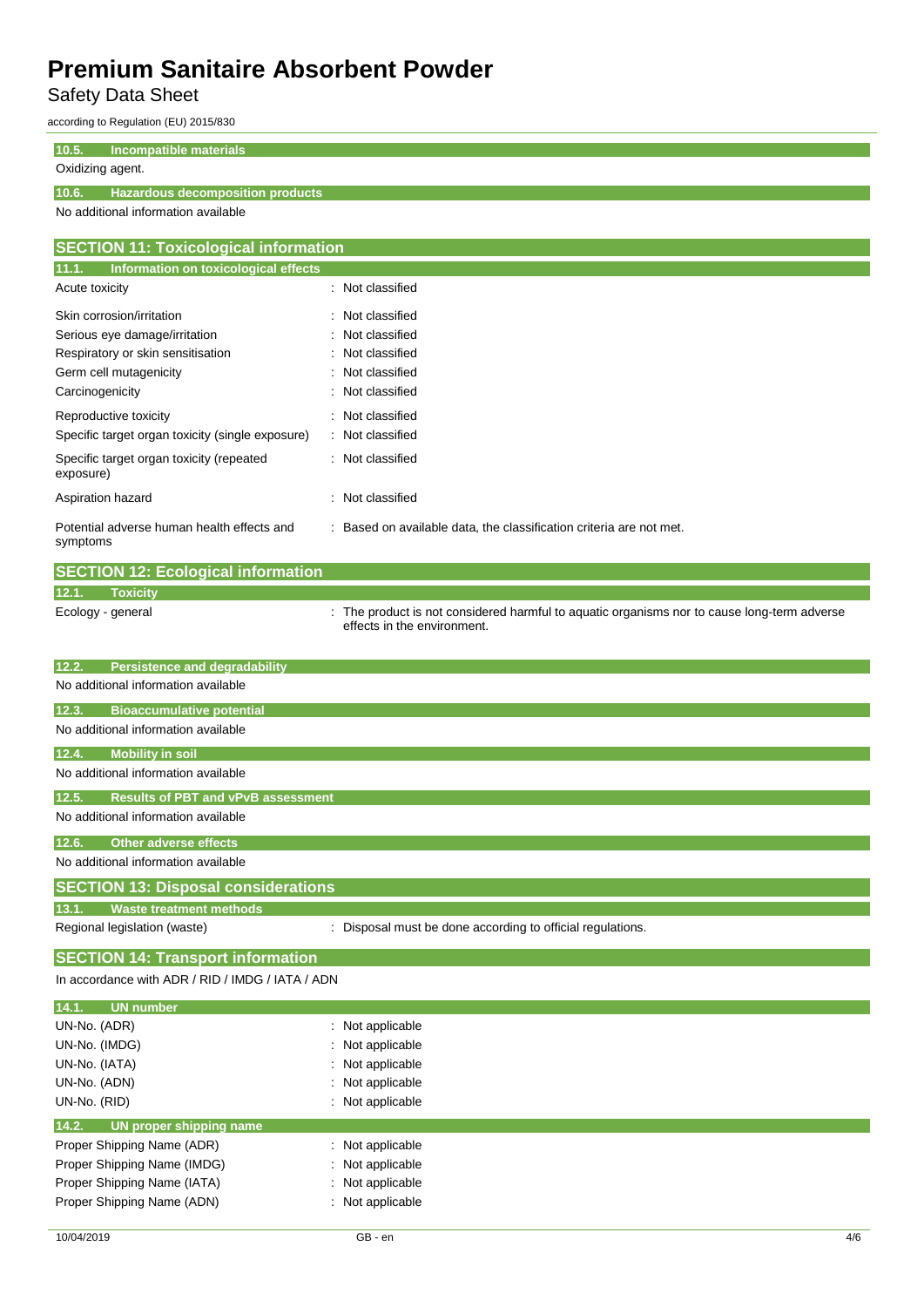## Safety Data Sheet

according to Regulation (EU) 2015/830

| according to regulation (EO) 2013/030                                       |                                                                                                |
|-----------------------------------------------------------------------------|------------------------------------------------------------------------------------------------|
| Proper Shipping Name (RID)                                                  | : Not applicable                                                                               |
| 14.3.<br><b>Transport hazard class(es)</b>                                  |                                                                                                |
| <b>ADR</b>                                                                  |                                                                                                |
| Transport hazard class(es) (ADR)                                            | : Not applicable                                                                               |
|                                                                             |                                                                                                |
| <b>IMDG</b>                                                                 |                                                                                                |
| Transport hazard class(es) (IMDG)                                           | : Not applicable                                                                               |
|                                                                             |                                                                                                |
| <b>IATA</b>                                                                 |                                                                                                |
| Transport hazard class(es) (IATA)                                           | : Not applicable                                                                               |
|                                                                             |                                                                                                |
| <b>ADN</b>                                                                  |                                                                                                |
| Transport hazard class(es) (ADN)                                            | : Not applicable                                                                               |
| <b>RID</b>                                                                  |                                                                                                |
| Transport hazard class(es) (RID)                                            | : Not applicable                                                                               |
|                                                                             |                                                                                                |
| 14.4.<br><b>Packing group</b>                                               |                                                                                                |
| Packing group (ADR)                                                         | : Not applicable                                                                               |
| Packing group (IMDG)                                                        | Not applicable                                                                                 |
| Packing group (IATA)                                                        | Not applicable                                                                                 |
| Packing group (ADN)                                                         | Not applicable                                                                                 |
| Packing group (RID)                                                         | : Not applicable                                                                               |
| 14.5.<br><b>Environmental hazards</b>                                       |                                                                                                |
| Dangerous for the environment                                               | $:$ No                                                                                         |
| Marine pollutant                                                            | No                                                                                             |
| Other information                                                           | No supplementary information available                                                         |
| 14.6.<br><b>Special precautions for user</b>                                |                                                                                                |
| - Overland transport                                                        |                                                                                                |
| Not applicable                                                              |                                                                                                |
|                                                                             |                                                                                                |
| - Transport by sea                                                          |                                                                                                |
| Not applicable                                                              |                                                                                                |
| - Air transport                                                             |                                                                                                |
| Not applicable                                                              |                                                                                                |
| - Inland waterway transport                                                 |                                                                                                |
| Not applicable                                                              |                                                                                                |
|                                                                             |                                                                                                |
| - Rail transport                                                            |                                                                                                |
| Not applicable                                                              |                                                                                                |
| 14.7.<br>Transport in bulk according to Annex II of MARPOL and the IBC Code |                                                                                                |
| Not applicable                                                              |                                                                                                |
| <b>SECTION 15: Regulatory information</b>                                   |                                                                                                |
| 15.1.                                                                       | Safety, health and environmental regulations/legislation specific for the substance or mixture |
| 15.1.1.<br><b>EU-Regulations</b>                                            |                                                                                                |
|                                                                             |                                                                                                |
| Contains no REACH substances with Annex XVII restrictions                   |                                                                                                |
| Contains no substance on the REACH candidate list                           |                                                                                                |
| Contains no REACH Annex XIV substances                                      |                                                                                                |
| <b>National regulations</b>                                                 |                                                                                                |
| 15.1.2.                                                                     |                                                                                                |

No additional information available

### **15.2. Chemical safety assessment**

No chemical safety assessment has been carried out